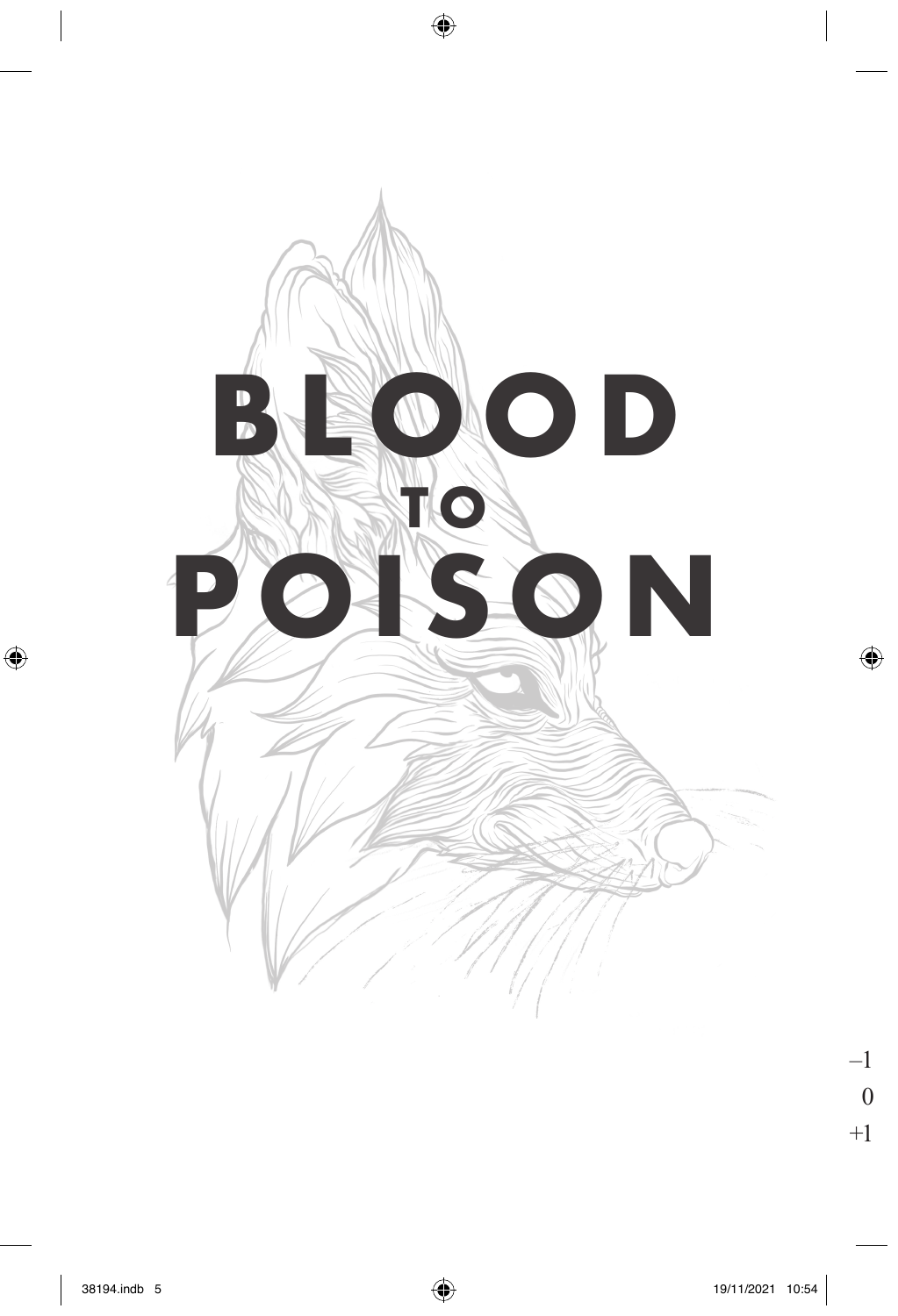### **BOOKS BY MARY WATSON**

The Wren Hunt The Wickerlight

**Blood to Poison**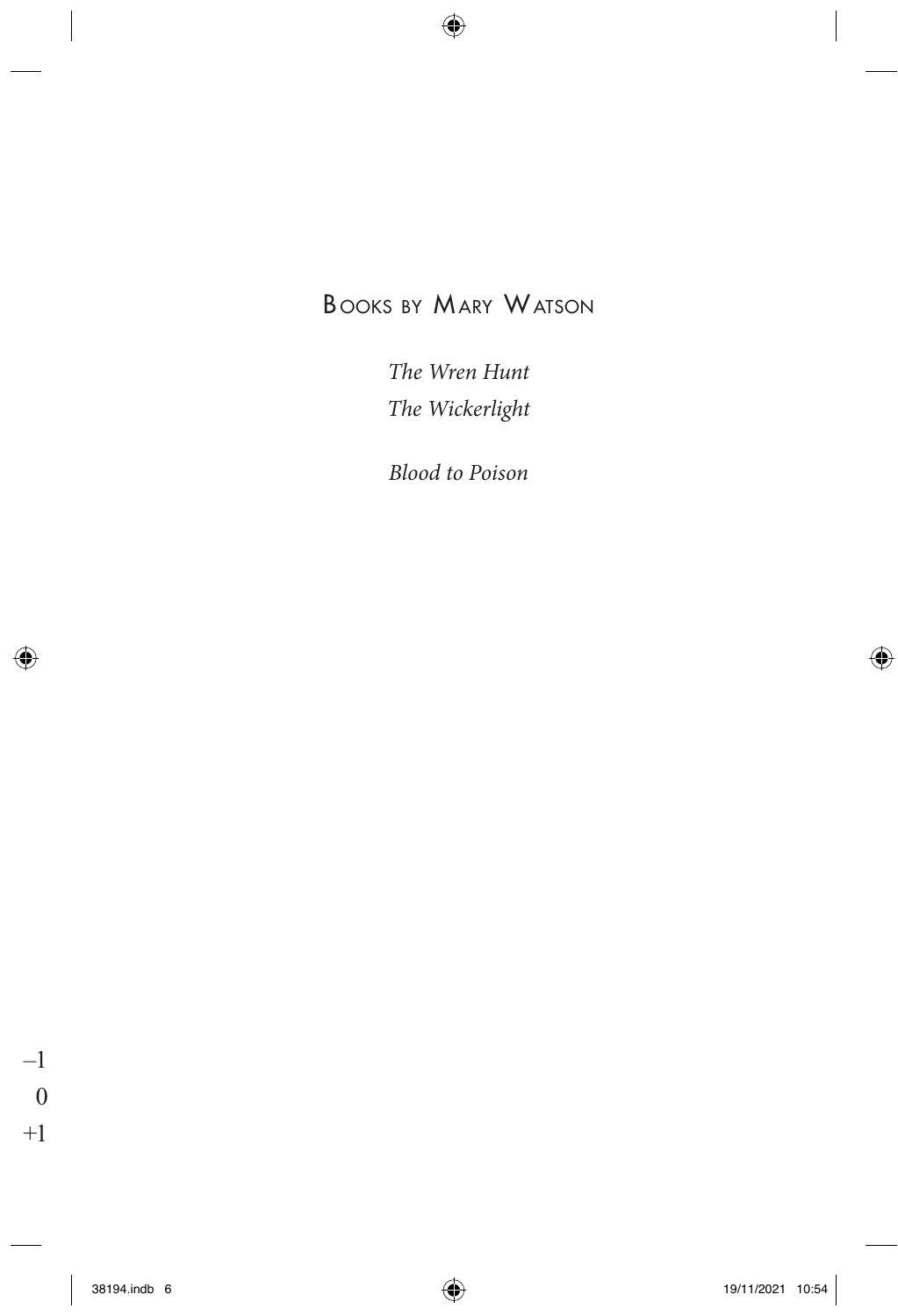#### BLOOMSBURY YA Bloomsbury Publishing Plc 50 Bedford Square, London WC1B 3DP, UK 29 Earlsfort Terrace, Dublin 2, Ireland

#### BLOOMSBURY, BLOOMSBURY YA and the Diana logo are trademarks of Bloomsbury Publishing Plc

First published in Great Britain in 2022 by Bloomsbury Publishing Plc

Text copyright © Mary Watson, 2022

Mary Watson has asserted her right under the Copyright, Designs and Patents Act, 1988, to be identified as Author of this work

All rights reserved. No part of this publication may be reproduced or transmitted in any form or by any means, electronic or mechanical, including photocopying, recording, or any information storage or retrieval system, without prior permission in writing from the publishers

A catalogue record for this book is available from the British Library

ISBN: PB: 978-1-5266-1917-4; eBook: 978-1-5266-1916-7

2 4 6 8 10 9 7 5 3 1

Typeset by RefineCatch Limited, Bungay, Suffolk

Printed and bound in Great Britain by CPI Group (UK) Ltd, Croydon, CR0 4YY



To find out more about our authors and books visit www.bloomsbury.com and sign up for our newsletters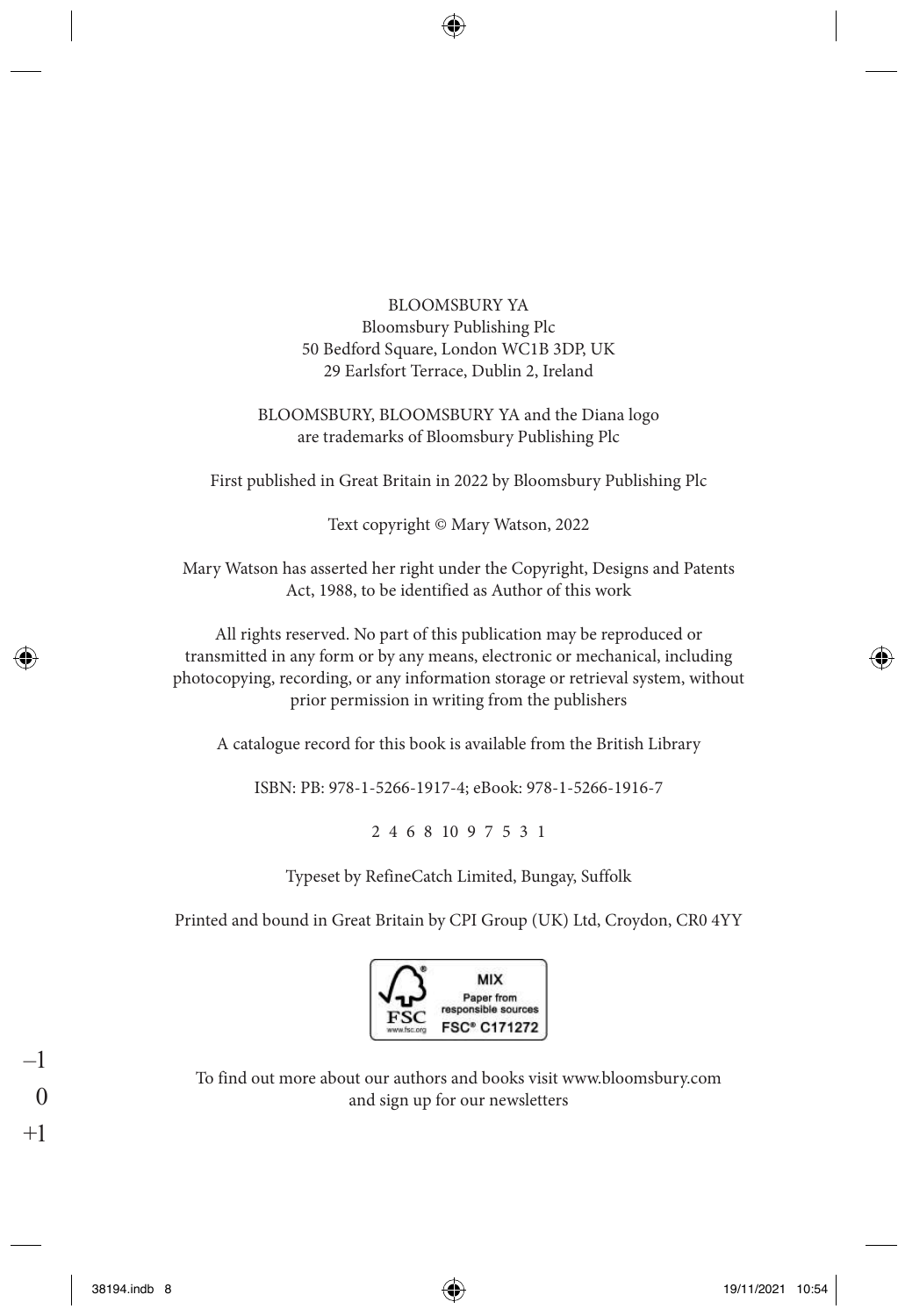*For my sisters' daughters, Zadie and Tracey. Remembering the women who came before us, those we loved*

*and those whose names we do not know.*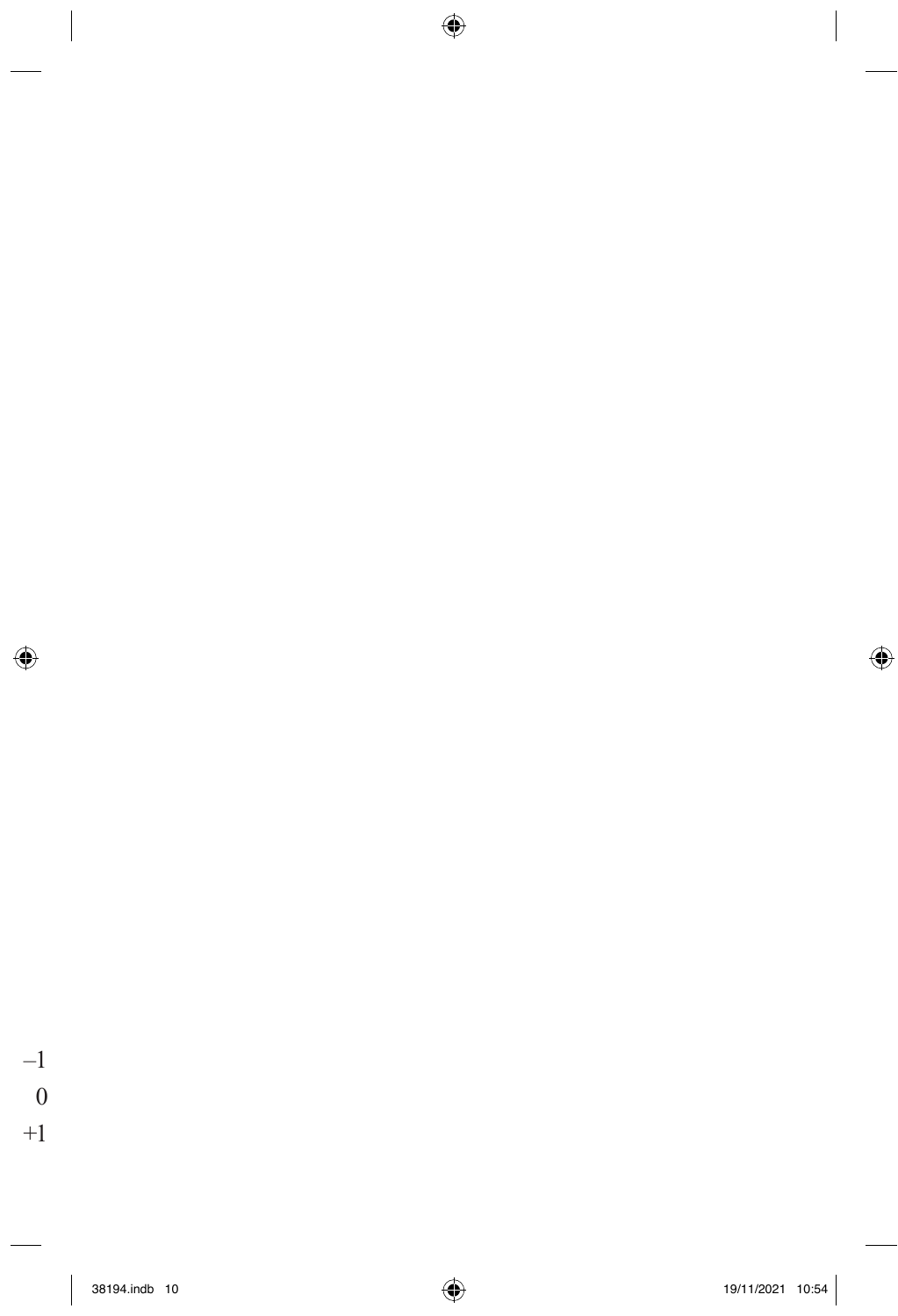# CONTENTS

|     | <b>GLOSSARY</b>      | xiii         |
|-----|----------------------|--------------|
| 1.  | <b>BABY</b>          | $\mathbf{1}$ |
| 2.  | <b>OLD WOMAN</b>     | 7            |
| 3.  | QUEEN                | 18           |
| 4.  | SHADOW               | 26           |
|     | 5. DEAD MAN          | 38           |
| 6.  | <b>MASK</b>          | 47           |
| 7.  | BOWL                 | 54           |
| 8.  | <b>TEETH</b>         | 64           |
| 9.  | <b>ORANGE FLOWER</b> | 72           |
| 10. | <b>POISON</b>        | 82           |
| 11. | <b>DRUM</b>          | 91           |
| 12. | <b>SNAKE</b>         | 96           |
|     | 13. GOAT             | 111          |
|     | 14. BLACK FEATHER    | 119          |
|     | 15. SEASICK          | 128          |
|     | 16. WAX              | 136          |
| 17. | <b>PRIEST</b>        | 147          |
| 18. | <b>HAT</b>           | 159          |
| 19. | <b>DARK CLOUD</b>    | 166          |
|     | 20. EGG              | 175          |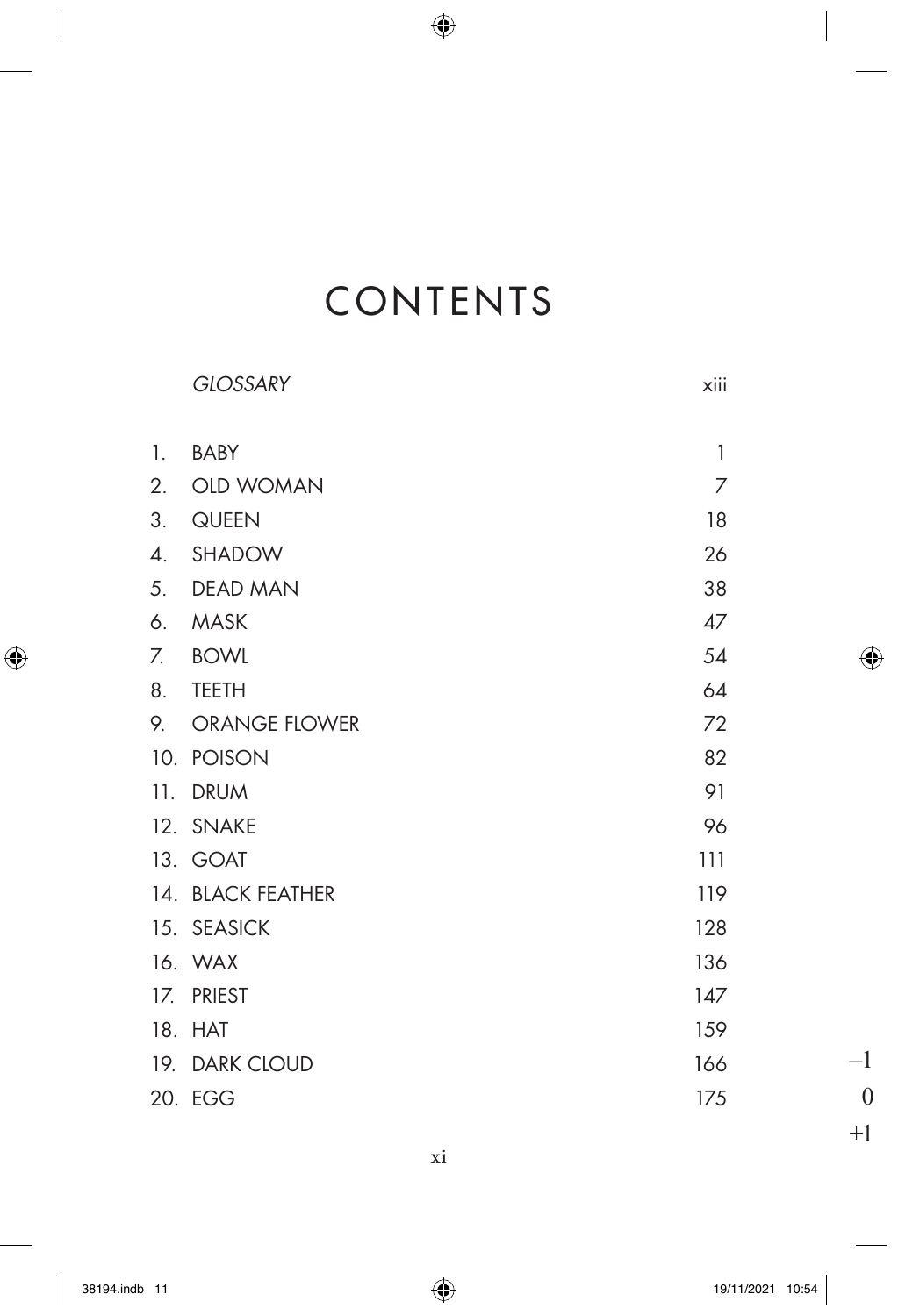| 21. FALLING STAR | 188 |
|------------------|-----|
| 22. BLOODSTAIN   | 200 |
| 23. DARK ROAD    | 211 |
| 24. BLUE EYES    | 219 |
| 25. BEES         | 225 |
| 26. BLUNT KNIFE  | 234 |
| 27. GOLD         | 249 |
| 28. BAD MAN      | 258 |
| 29. BIG FISH     | 267 |
| 30. BITE         | 273 |
| 31. CAGE         | 290 |
| 32. FULL MOON    | 298 |
| 33. KEY          | 308 |
| 34. DEVIL        | 317 |
| 35. WATCHMAN     | 334 |
| 36. LADDER       | 343 |
| 37. COIN         | 351 |
| 38. THRONE       | 362 |
| 39. GRAVE        | 375 |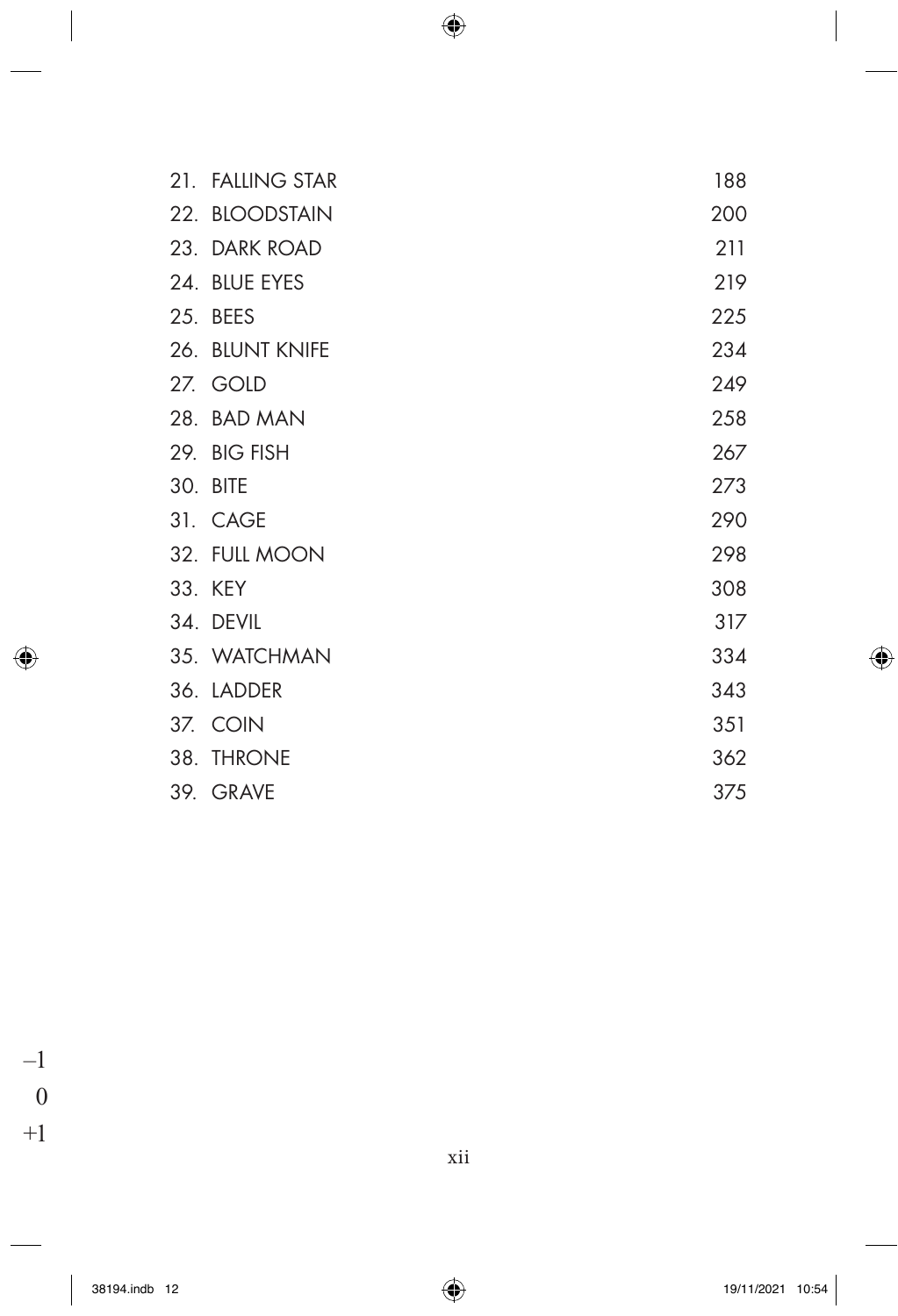### GLOSSARY

*South African English is frequently mixed with words from the country's many languages. The explanations below refer to the contextual meaning in the book.*

**Athaan:** call to prayer; adhan

**Bakkie:** small pickup truck

**Befok:** crazy/wild

**Braai:** barbecue; refers to the grill that holds the fire, the cooked meat/veg and the event

**Dagga:** marijuana

**Doekoem:** refers to magic and sorcery (Cape Malay); doekoem is a noun and a verb: the act, the doing, and the person who does

**Doos:** idiot; there is another more explicit meaning

**Duiwels:** devils

**Ekskuus:** excuse me

**Fokken:** fucking

**Gaadtjie:** the guard on a minibus taxi who calls for passengers and collects money

**Goefed:** stoned

**Jintoe/hoer:** slut; whore

**Kak:** shit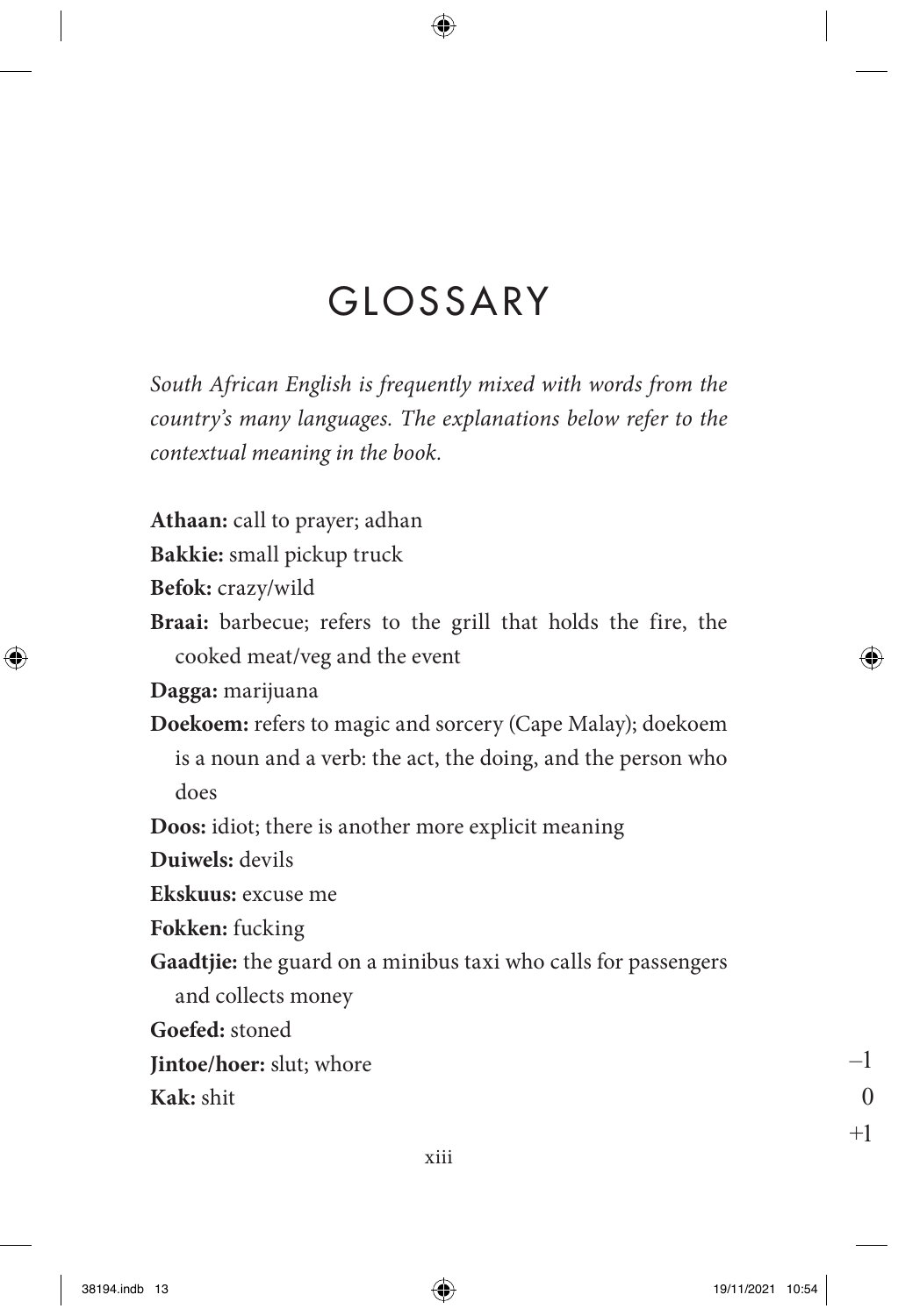**Kyk die Tinkerbell:** look at this Tinkerbell **Loskop:** scatterbrained **Mal:** mad **Met die helm gebore**: born with the caul; having the second sight **Moerse:** big (here: *moerse big*, which indicates very big) **Naaiers:** fuckers **Ou vrou:** old woman **She's gonna moer him:** she's going to kill/hurt him (vulgar) **Skief:** skew; askance (variant of skeef) **Skrik:** (get a) fright **Sies:** expression of distaste/disgust **Stoep:** small raised platform or steps, usually in front of a house, like a veranda or porch **Verlep:** wilted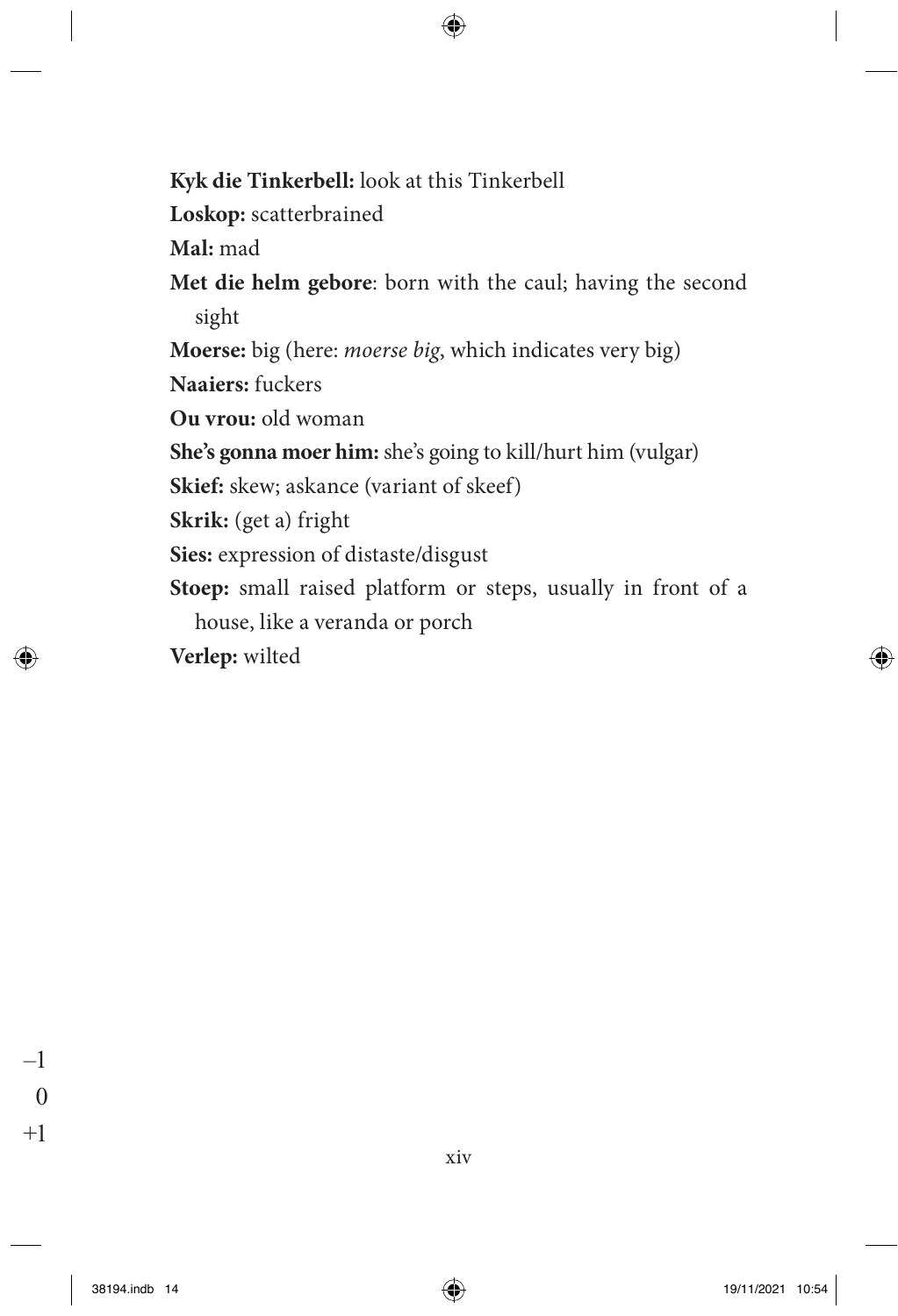### 1

## Baby

I am troubled by a memory that never happened.

We're running, Freda and I. She's ahead, her long hair streaming. The night is unnaturally bright, but not because of the stars. Freda turns to me, holding out a hand:

*Faster, Savannah.*

My bare feet beat the hard earth. Fear pumps my legs.

I glance behind me and see the world burning. The orange blaze, the hidden depths within the curling flames.

And from those depths, something comes for us.

I reach for Freda, grasping at her billowing nightgown. She looks back again and her face contorts with terror.

That is when the memory ends.

It feels real. But we've never escaped a fire.

Freda, my aunt, my second mother, was killed in a car accident nearly ten years ago.

\*

1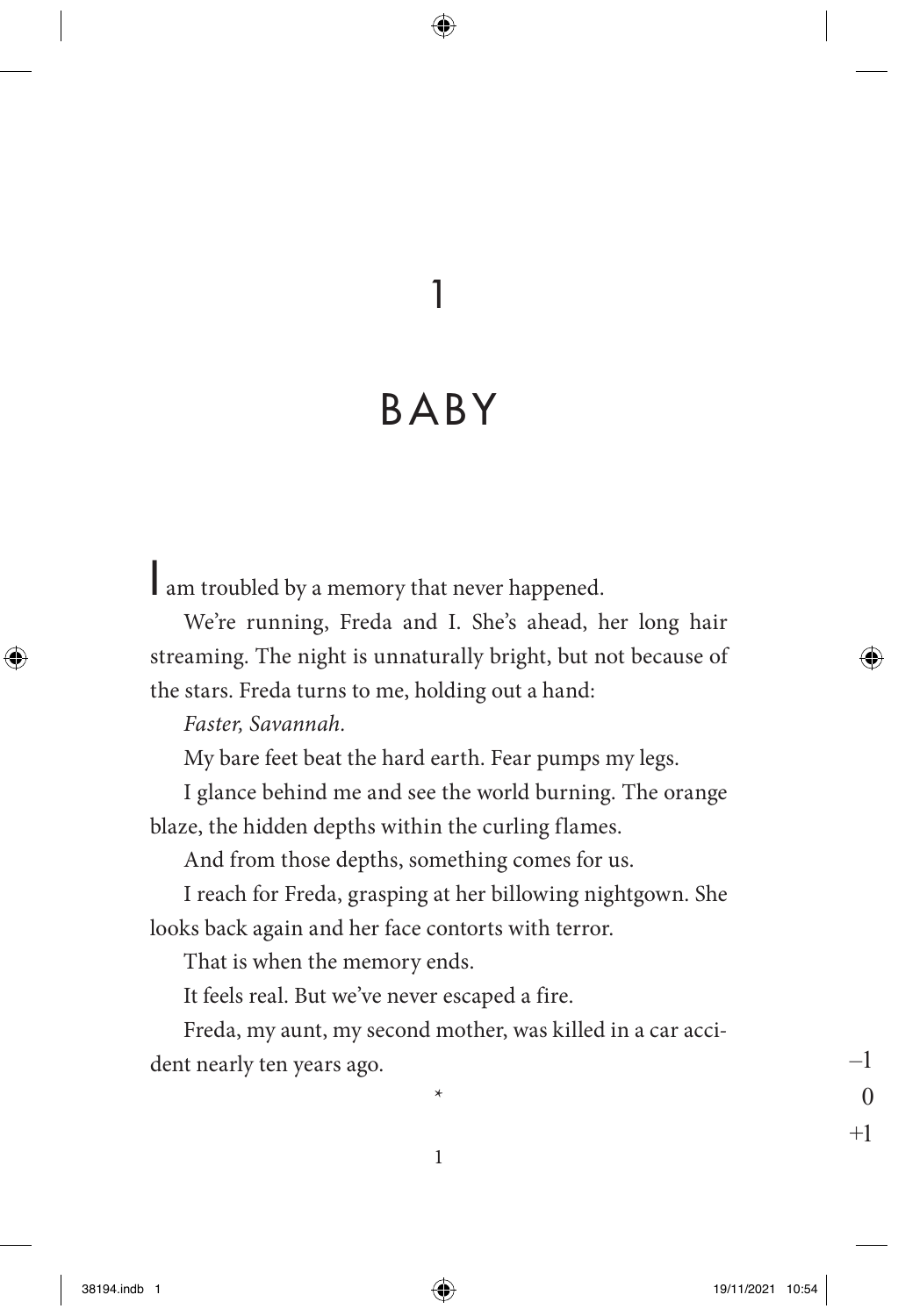'Savannah, you gonna hang in the doorway there all day?' Solly says from behind the shop counter.

I ignore him. I have the devils in me today. Restless. That's what Minnie always says when I get like this: Savannah, you have the duiwels in you. Come here. Sit still. *Kry jou rus, meisiekind*. Get your rest, girl.

From the doorway of the corner shop, I look out on to the empty road. The sun is high in the afternoon sky and, in the distance, cloud covers Devil's Peak. I'm here for the sugar, to fuel me as I study for another exam. Just three more papers, then three glorious months of summer break.

I take a step forward, then hesitate. The memory felt more real today.

I'm holding the jelly babies I bought, but I can't eat with devils dancing inside me. I turn back to where Solly leans on his elbows, watching me. He's beginning to grey at the temples.

'All that sugar you eat.' He shakes his head at me, like he isn't the dealer who feeds my addiction. 'It's gonna kill you one day.'

'Can I return them?' I hold up the jelly babies. 'For a refund?'

'You opened the bag.'

'Small details, Solly.'

'You ate some.'

'Is that a no then?'

'Go home, Savannah.' He raises his newspaper, blocking my view of his face. On the front page is a picture of a smiling woman. *Stabbed seven times*, the headline screams.

I leave the shop. A car is parked beside the empty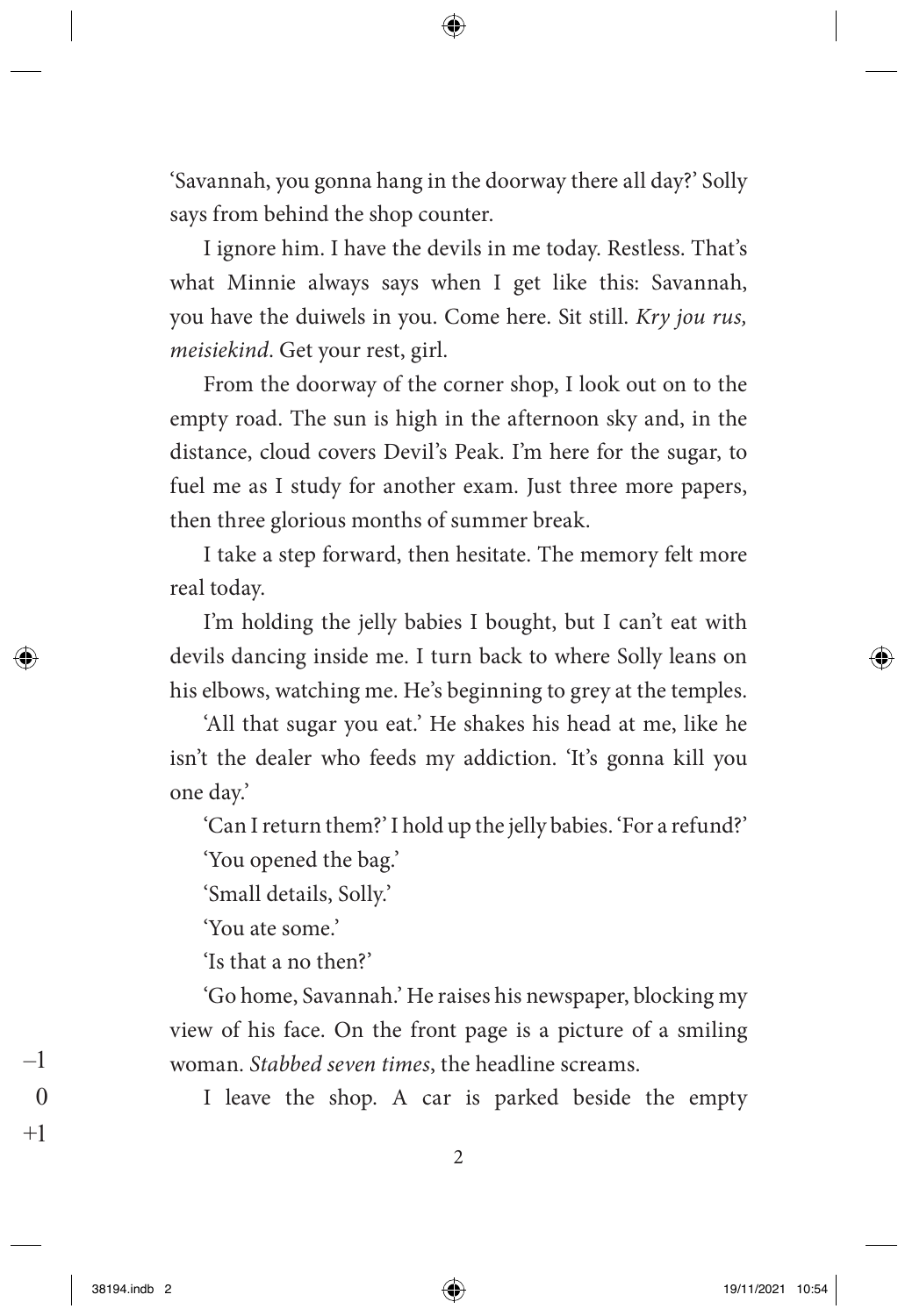playground, with two guys inside, smoking, windows rolled down. Their eyes light up as they see me.

'Hullo, girl.' The words slide out, slick with oil.

I keep walking. Look straight ahead. I know how this goes.

'Sexy lady,' the man in the parked car sings. I make the mistake of glancing over.

He runs his eyes over my body, down my black cami, the short shock of grey tulle, my bare legs, red Converse. Makes a kissing noise. 'Mm-mmmm.' Like I'm something delicious.

I'm not angry. Not yet. But the duiwels want to play.

I step towards the car. He's young, this guy, twenty perhaps. Something about him makes me think of an insect. A cartoon bug.

A metal pipe lies on the tarmac, near the tyre.

'I like what I see, baby,' Bug-Face informs me.

'I don't give a fuck what you like.'

'You hear that?' Bug-Face jerks a thumb at me and he looks at his friend.

'Sies, girl.' The other man, full lips and a goatee, runs his eyes over my body.

'Can't you take a compliment?' Bug-Face tuts. 'Still, I like them a little dirty. You know, you really pretty when you're not so cross.'

He shifts in his seat, the hem of his T-shirt riding up. The shape of a gun is unmistakeable, even before I see the black handle at his waistband.

'You should be more careful around here. A neighbourhood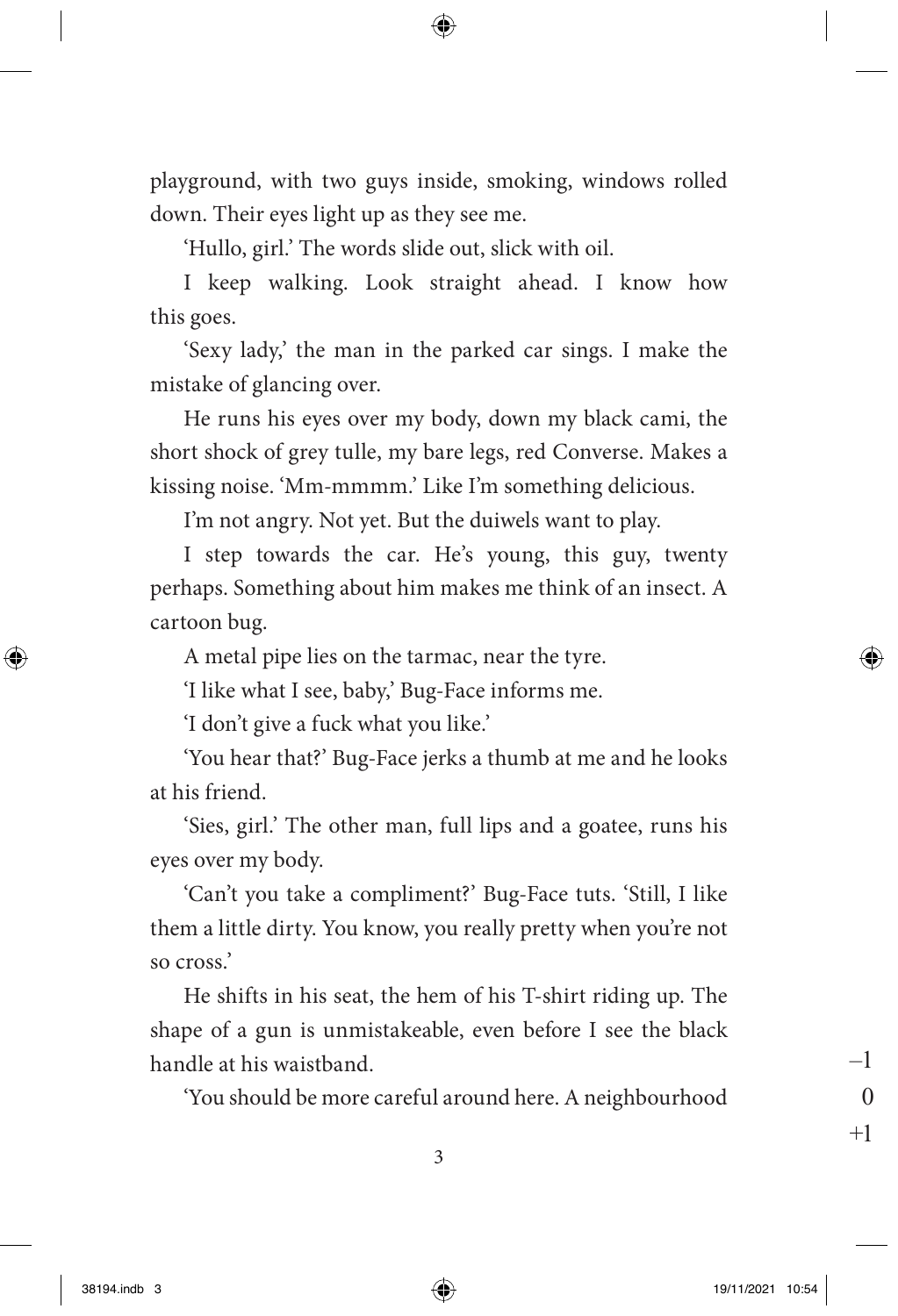like this.' He shakes his head. 'You just never know.'

What happens next, happens fast. The metal pipe is in my hand. The jelly babies are scattered in the road. I bring the pipe down on the hood of the car. The damage is disappointing, barely a dent. I swing back and hit harder.

Shards of glass spray everywhere. I hit again. Bug-Face shields his face with his arm, eyes wide. And again.

The other man scrambles out of the passenger side, but he doesn't come any closer. He's too scared. I want to laugh. People are emerging from their houses.

*Kyk die Tinkerbell. She's gonna moer him*.

Arms grip me from behind, stilling me. The pipe is prised from my fingers.

'Let it go, Savannah.' The voice is gentle. Solly.

I'm trembling now. And embarrassed. Aunties have come outside. Small pieces of broken glass are trapped in my skirt. The skin on my inside wrist is red and mottled, even though I don't remember hurting it.

'The police are coming,' a woman says.

Bug-Face revs the car hard when he hears that; no one is sticking around for the police. His buddy jumps in.

'You'll pay damages,' Bug-Face shouts, jabbing a finger. 'Burns Road – you'd better bring the money.'

'I'll come,' Solly says to Bug-Face. 'Tomorrow.'

Their tyres screech as they drive away, burning rubber.

Walking home, Solly talks to me the whole time – about the shop, my exam the next day, if I'll resume dancing in the new year.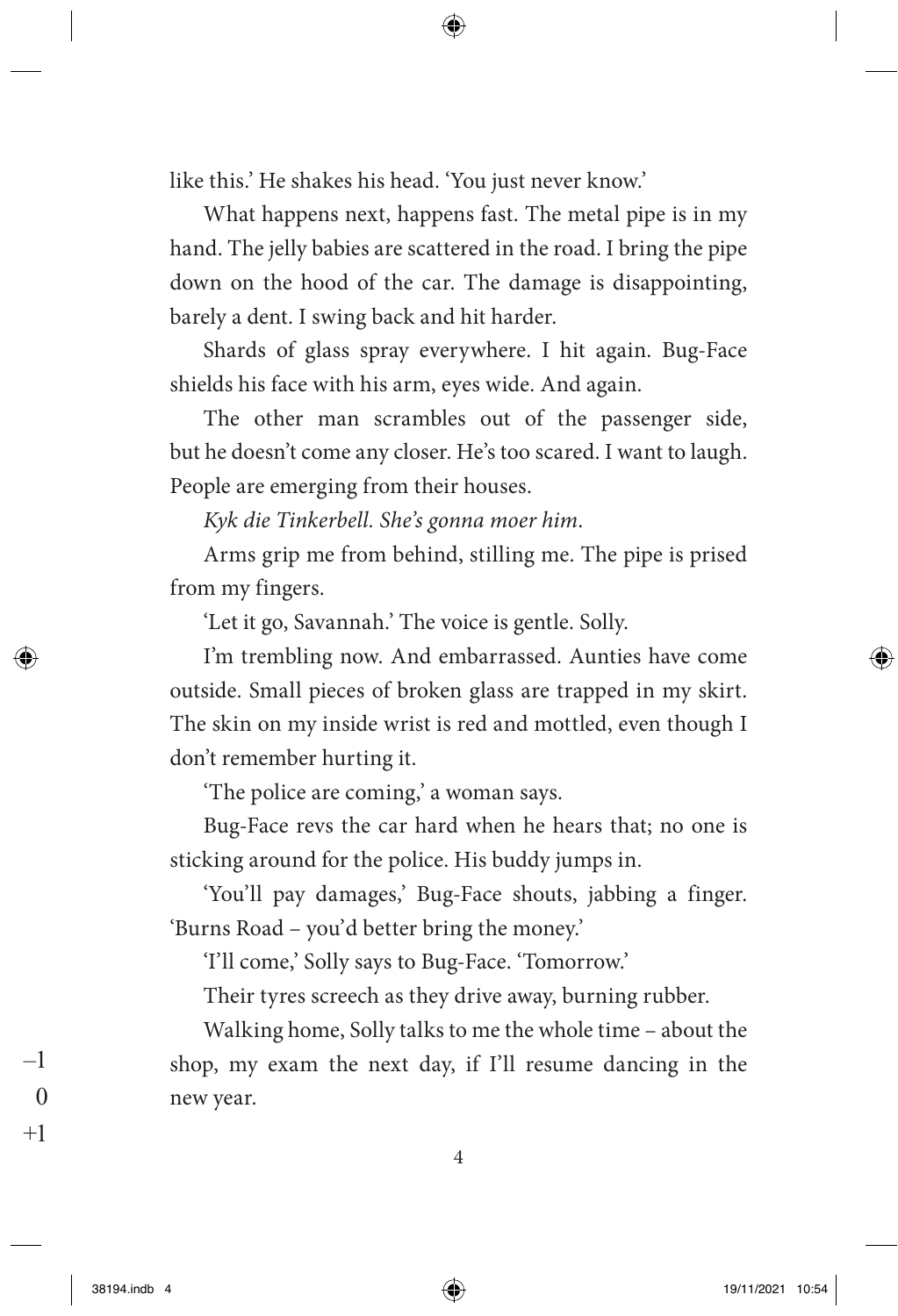'Has Kim set her wedding date yet?' he asks, and I am so deflated that even this distant disaster, my mother marrying Quinton, doesn't make my stomach knot with anxiety.

The duiwels are quiet. They've had their feed, and now they rest.

The fear hits me later that night. After I've endured my mother's worried outburst, then her frightened silence. After I watched her seek comfort in Quinton's arms, barely able to look at me. He stroked Kim's slim shoulders, eyes on me, offering to take the money next door to Solly.

Lying in bed, in the quietest hours, I wonder if Kim ever allows herself to think: *My daughter is a monster*. *My daughter is cursed.*

There's a story that's been handed down the generations in my family. The story of a curse. The story of a woman so wronged that she burned with anger until it destroyed everything. The story of Hella, my ancestor, whose anger was passed down from mother to daughter.

I turn on to my side, rest my cheek on a cool spot of the pillow. In the glow of the outside light, the mottling on my wrist appears an orange red.

Hella had been enslaved, forced to work for a cruel family. Her anger grew until one day, it exploded out of her.

Hella cursed them.

*You will die before you have fully lived.*

She cursed them for every lash of the whip, every slap, every cruel word.